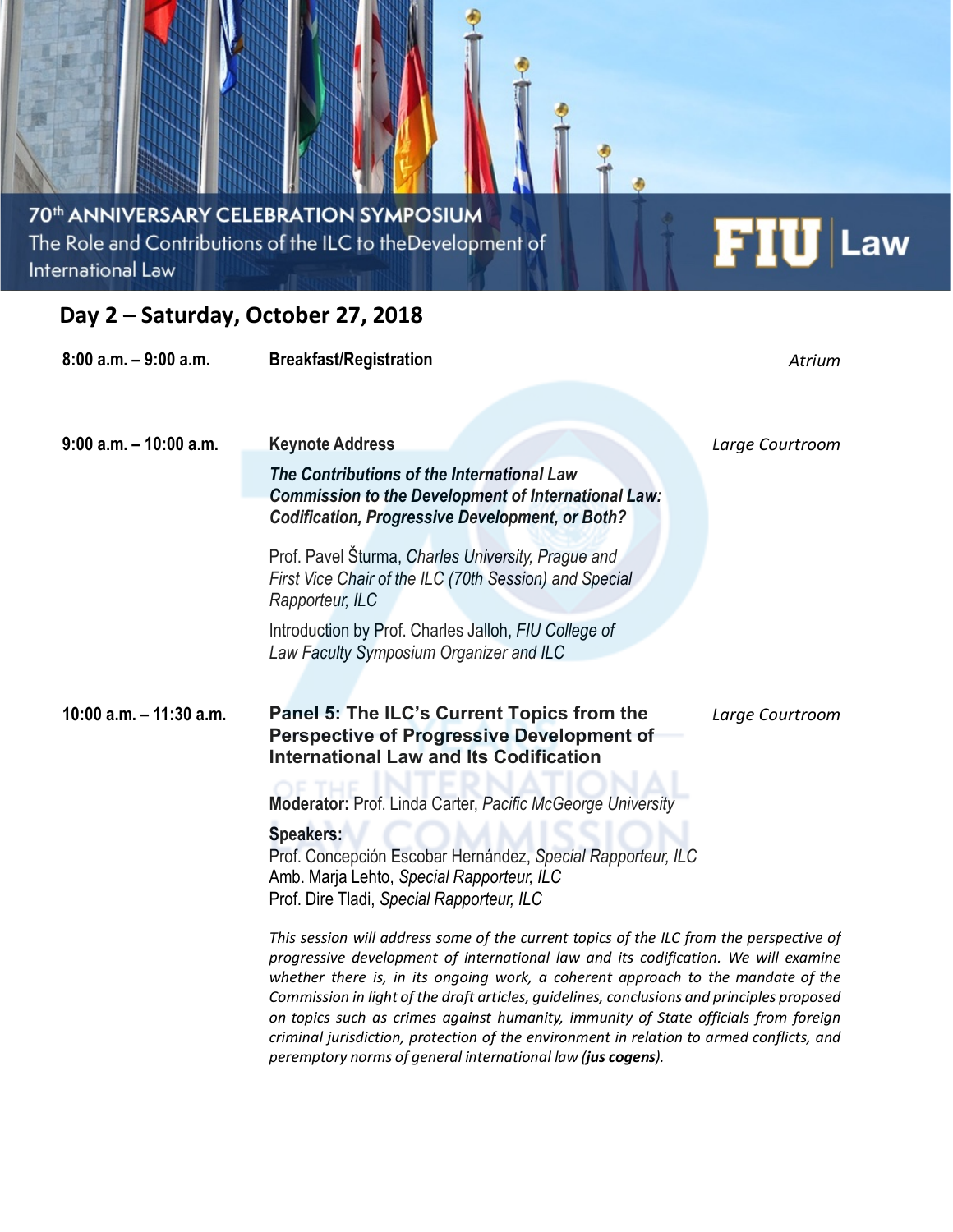#### **11:45 a.m. – 1:15 p.m. Panel 6: How Well Equipped is the ILC to Perform its Tasks?**

**Moderator:** Judge Abdul Koroma, *formerly International Court of Justice and ILC*

#### **Speakers:**

Ms. Catherine Boucher, *Permanent Mission of Canada to the U.N.* Amb. Osman Kamara, *formerly Permanent Mission of Sierra Leone to the U.N.* Mr. Patrick Luna*, Permanent Mission of Brazil to the U.N.*

This session will examine the composition and working methods of the ILC. We will *consider if and how well the Commission is equipped to carry out its mandate of progressive development and codification of modern international law. Does the professional background and gender composition of the ILC membership have implications for its work? What is the role of special rapporteurs, the drafting committee, working groups and study groups? Could those be improved? If so, how? If not, why not? What about the Secretariat of the Commission? Are there structural, budgetary and other impediments to the improvements of the working methods and efficiency of the Commission? If so, how could those be overcome? What, if any, are the pros and cons of the ILC's seeming shift to draft conclusions rather than draft articles destined to becomeconventions?*

**1:15 p.m. – 2:15 p.m. Lunch/Coffee/Tea** *Grand Reading Room* **2:15 p.m. – 4:00 p.m. Panel 7: The ILC's Future Role and the Changing Landscape of International Law** *Large Courtroom* **Moderator:** Prof. Charles Jalloh, *FIU College of Law Faculty Symposium Organizer and ILC* **Speakers:** Prof. Elena Baylis, *University of Pittsburgh* Prof. Eirik Bjorge, *University of Bristol* Dr. Michael Kanu, *Permanent Mission of Sierra Leone to the U.N.* Prof. Juan José Ruda Santolaria, *Ministry of Foreign Affairs of Peru and ILC In this session, we will look to the future and consider the topics that the ILC ought to consider working on in the next seventy years. In general, we will examine whether the days of codification are really over, and, if so, what this should mean for the work of the ILC. Are there particular topics in newer and specialized areas of international law requiring the attention of a body like the ILC? What role can States and international organizations play in identifying topics for the Commission? How could the ILC improve its relationship with States, especially the Sixth Committee of the General Assembly? Should the ILC strategically develop closer relationships with regional and other bodies?*

*If so, what form should such relationshipstake?*